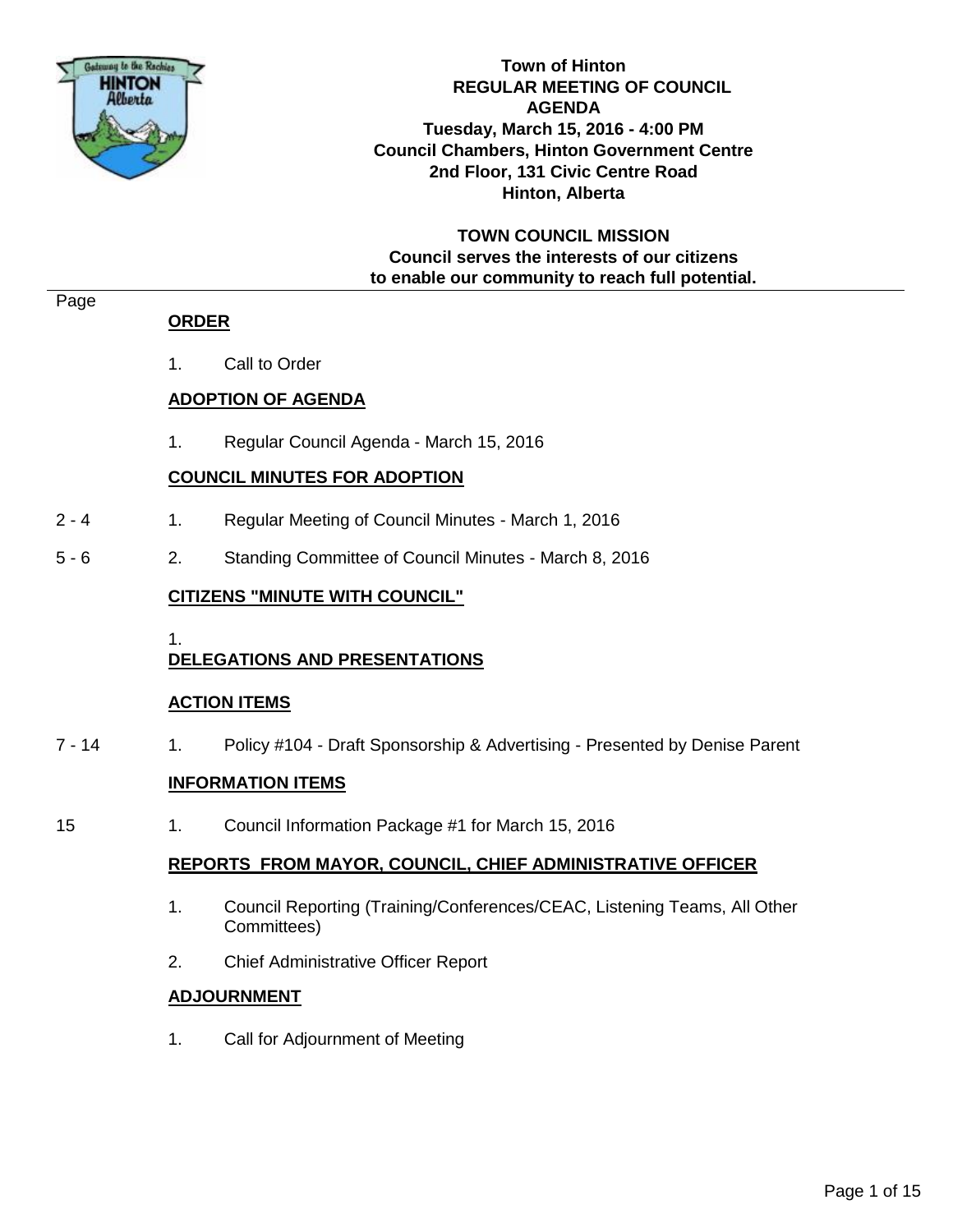# **TOWN OF HINTON**



# Minutes of the Regular Meeting of Council held March 1, 2016 in Council Chambers

### **Present:**

Mayor Rob Mackin, Councillors Glen Barrow, Dale Currie, Ryan Maguhn, Marcel Michaels, Stuart Taylor, Matthew Young

#### **Also in Attendance:**

Mike Schwirtz, Chief Administrative Officer, Denise Parent, Director of Corporate Services, Gordie Lee, Director of Infrastructure Services

*Refer to the Regular Council Meeting Agenda package for [March 1, 2016](http://www.hinton.ca/ArchiveCenter/ViewFile/Item/1672) for detailed background information.*

#### **ORDER**

Mayor Rob Mackin called the Regular Council meeting to order. The time was 4:03 p.m.

#### **ADOPTION OF AGENDA**

**MAGUHN - That the March 1, 2016 meeting agenda be adopted as presented.**

**CARRIED**

#### **COUNCIL MINUTES FOR ADOPTION**

- 1. Regular Meeting of Council Minutes February 16, 2016
- 2. Standing Committee of Council Minutes February 23, 2016

#### **CURRIE - That the Minutes listed above be approved as presented.**

#### **CARRIED**

#### **CITIZENS "MINUTE WITH COUNCIL"**

No citizens came before Council.

#### **DELEGATIONS AND PRESENTATIONS**

#### **2016 Imagine Conference**

Christopher Read, Director of Community Services, Yellowhead County, along with four leader participants spoke to Council about the program and the value and benefits that it provides for Grade 6 students. Christopher Read and Ian Duncan, Youth Coordinator for the Town of Hinton, are the cochairs of the conference.

#### **ACTION ITEMS**

1. Landfill Capital Budget

**CURRIE - That Council formally adopts the 2016 Capital Budget as approved by the West Yellowhead Waste Management Authority.**

**CARRIED**

Initial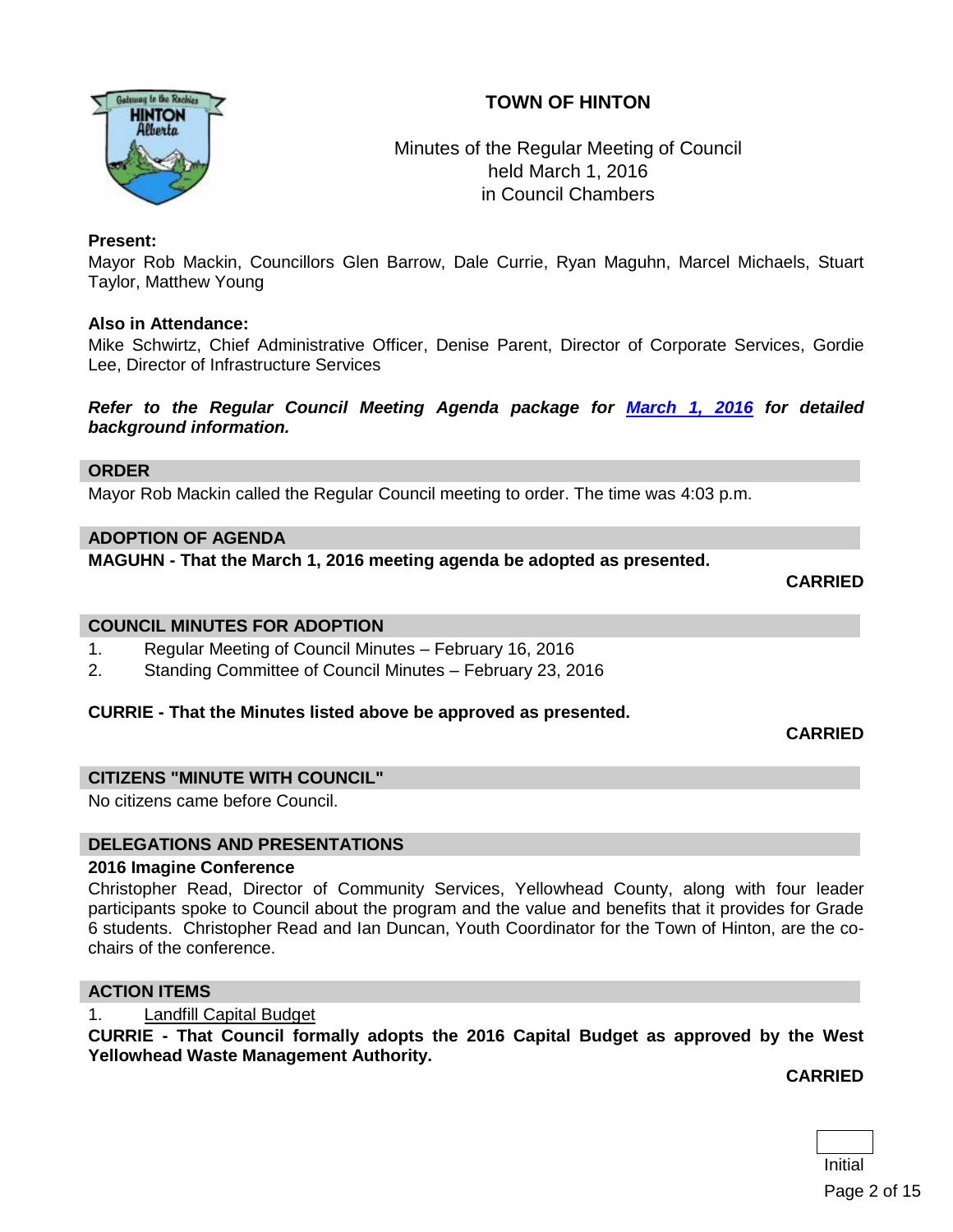# 2. Landfill Operating Budget

**MICHAELS - That Council formally adopts the 2016 Operating Budget as recommended by the West Yellowhead Regional Waste Management Authority.**

# **AMENDMENT:**

**TAYLOR – That Council recommend to the WYRWMA the removal of the Coordinator position from the 2016 Operating Budget.** 

**DEFEATED**

**The vote followed on the main motion: That Council formally adopts the 2016 Operating Budget as recommended by the West Yellowhead Regional Waste Management Authority.**

**CARRIED**

3. Cell 7 Phase II Tender Award Liner Installation **BARROW - That Council award the Cell 7 Construction Phase II Liner Installation tender to Enviro-Pro Geosynthetics at a cost of \$479,783.**

**CARRIED**

4. Cell 7 Phase III Tender Award Earthworks and Piping

**BARROW - That Council award the Cell 7 Construction Phase III Earthworks and Piping tender to BTO Contracting Ltd. at a cost of \$157,725.**

**CARRIED**

5. Policy #103 – Senior Tax Rebate Program

**MICHAELS - That Council approve Policy #103 – Senior Tax Rebate Program with the removal of paragraph 3.4 and rescind Policy #071.**

**CARRIED**

## **INFORMATION ITEMS**

1. Council Information Package #1 and #2 for March 1, 2016.

**YOUNG - That Council Information Packages #1 and # 2 for March 1, 2016 be accepted for information.**

**CARRIED**

## **REPORTS FROM MAYOR, COUNCIL, CHIEF ADMINISTRATIVE OFFICER**

1. Council Reporting (Training/Conferences/CEAC, Listening Teams, All Other Committees)

Councillors reported on the various committees, meetings and activities they attended since the last Regular Council meeting and what they plan on attending in the coming weeks.

2. Chief Administrative Officer Report

Chief Administrative Officer Mike Schwirtz provided an update on administrative matters.

Initial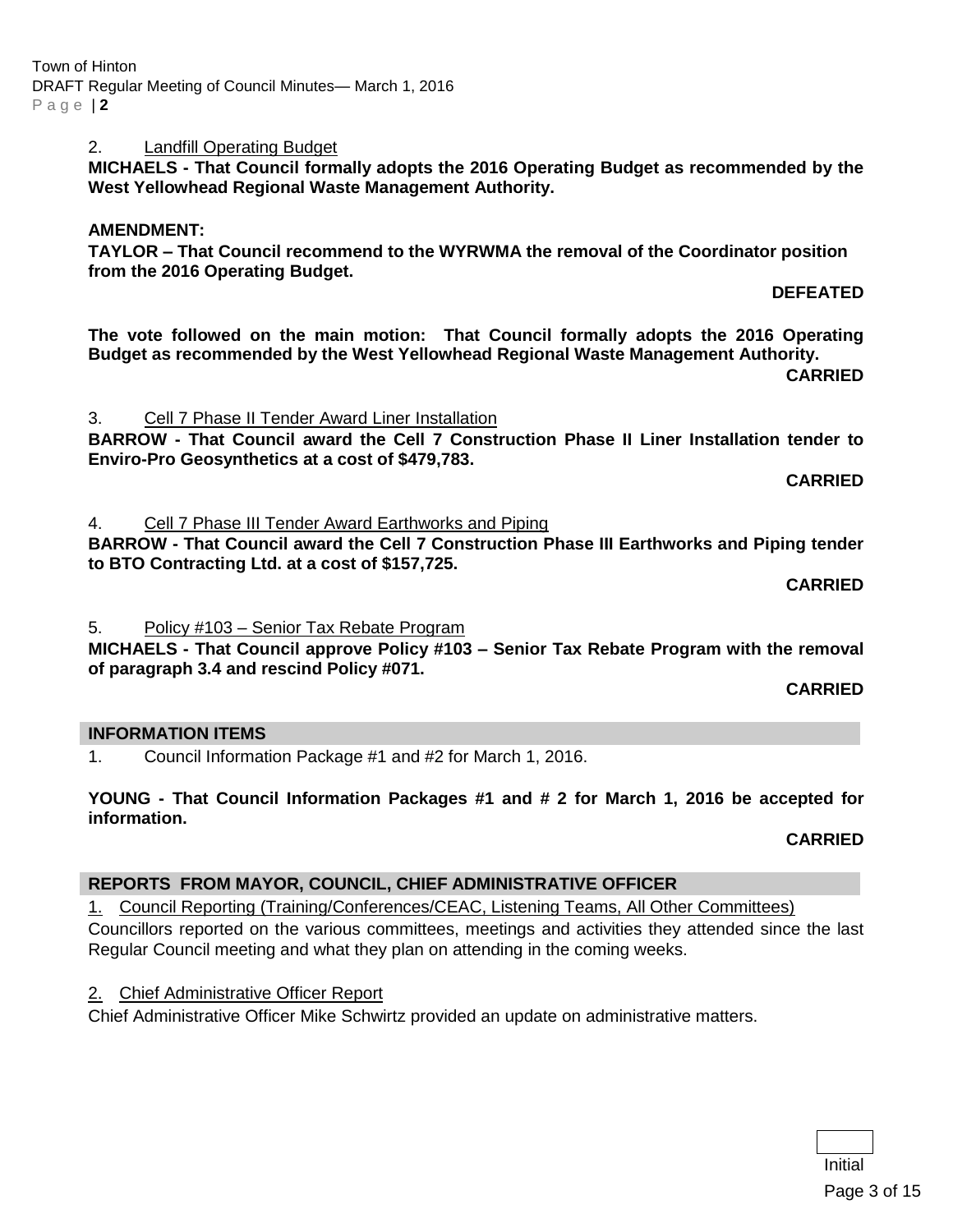# **ADJOURNMENT**

**BARROW - That the Regular Meeting of Council adjourn.**

The time was 5:11 p.m.

**CARRIED**

Mayor

Director of Corporate Services

\_\_\_\_\_\_\_\_\_\_\_\_\_\_\_\_\_\_\_\_\_\_\_\_\_\_\_\_\_\_\_\_\_\_

\_\_\_\_\_\_\_\_\_\_\_\_\_\_\_\_\_\_\_\_\_\_\_\_\_\_\_\_\_\_\_\_\_\_

Initial Page 4 of 15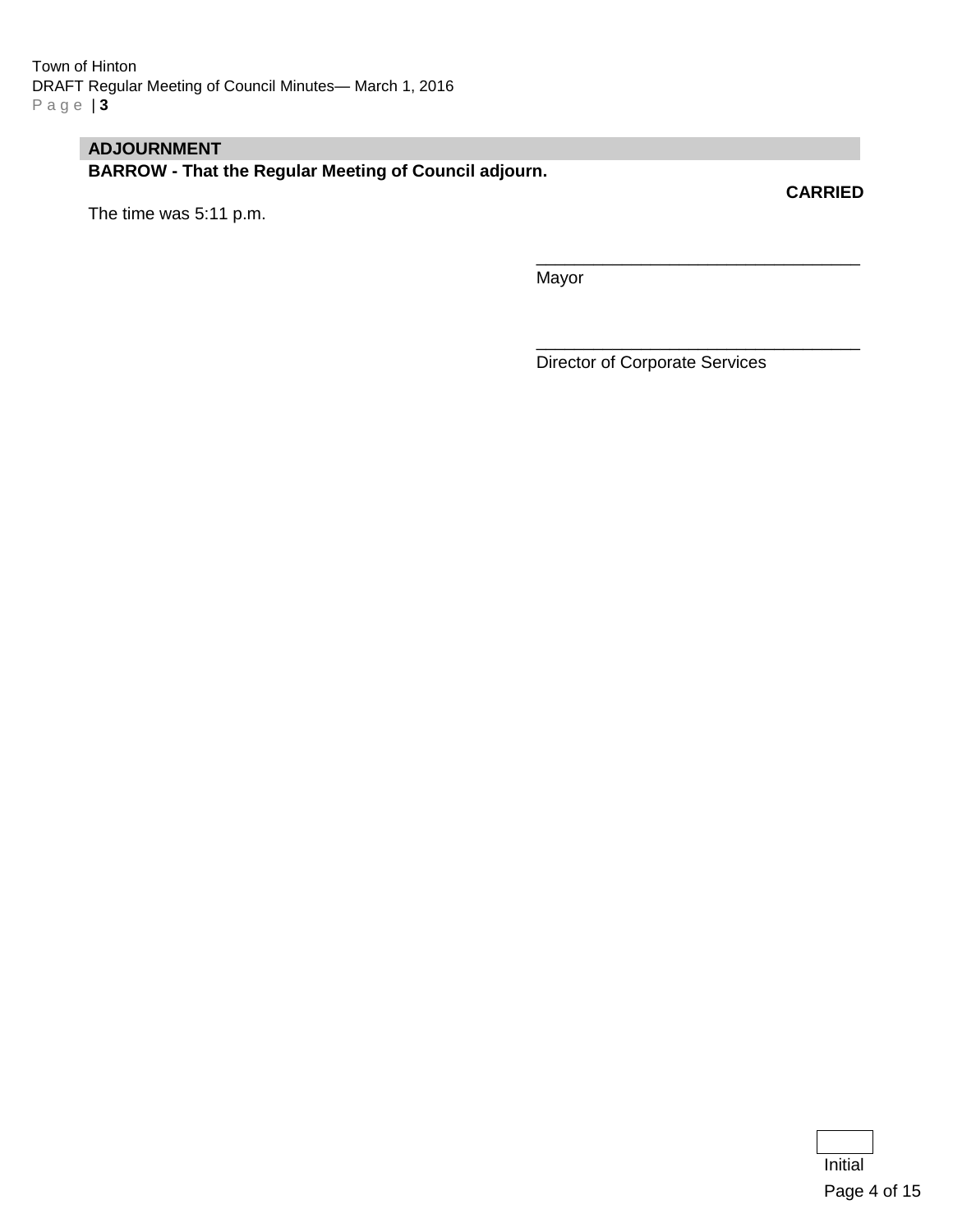# **TOWN OF HINTON**



# Minutes of the Standing Committee Meeting held March 8, 2016 Committee Room

## **Present:**

Mayor Rob Mackin, Deputy Mayor Marcel Michaels, Councillors Glen Barrow, Dale Currie, Ryan Maguhn, Stuart Taylor, Matthew Young

#### **Also in Attendance:**

Mike Schwirtz, Chief Administrative Officer, Denise Parent, Director of Corporate Services, Laura Howarth, Director of Community Services

*Refer to the Standing Committee Meeting Agenda package for [March 8, 2016](http://www.hinton.ca/ArchiveCenter/ViewFile/Item/1675) for detailed background information.*

#### **ORDER**

Deputy Mayor Michaels called the Standing Committee meeting to order. The time was 4:00 p.m.

#### **ADOPTION OF AGENDA**

**There was consensus that the agenda be adopted as presented.**

#### **CITIZENS "MINUTE WITH COUNCIL"**

No citizens came before Council.

## **DELEGATIONS AND PRESENTATIONS**

There were no delegations or presentations.

#### **ACTION AND DISCUSSION ITEMS**

1. Draft Sponsorship & Advertising Policy

**There was consensus to direct administration to bring the proposed sponsorship and advertising policy, inserting a minimum limit of \$2500 whereby a sponsorship agreement would be required, to Regular Council for decision.**

#### **ADDITIONAL INFORMATION**

- 1. Urgent Matters from Council
- 2. Chief Administrative Officer Status Report
- 3. Legislative and Executive Assistant Logistics Information

## **MOVE IN CAMERA**

**YOUNG - That the Standing Committee meeting move in camera.**

**CARRIED**

The time was 4:25 p.m.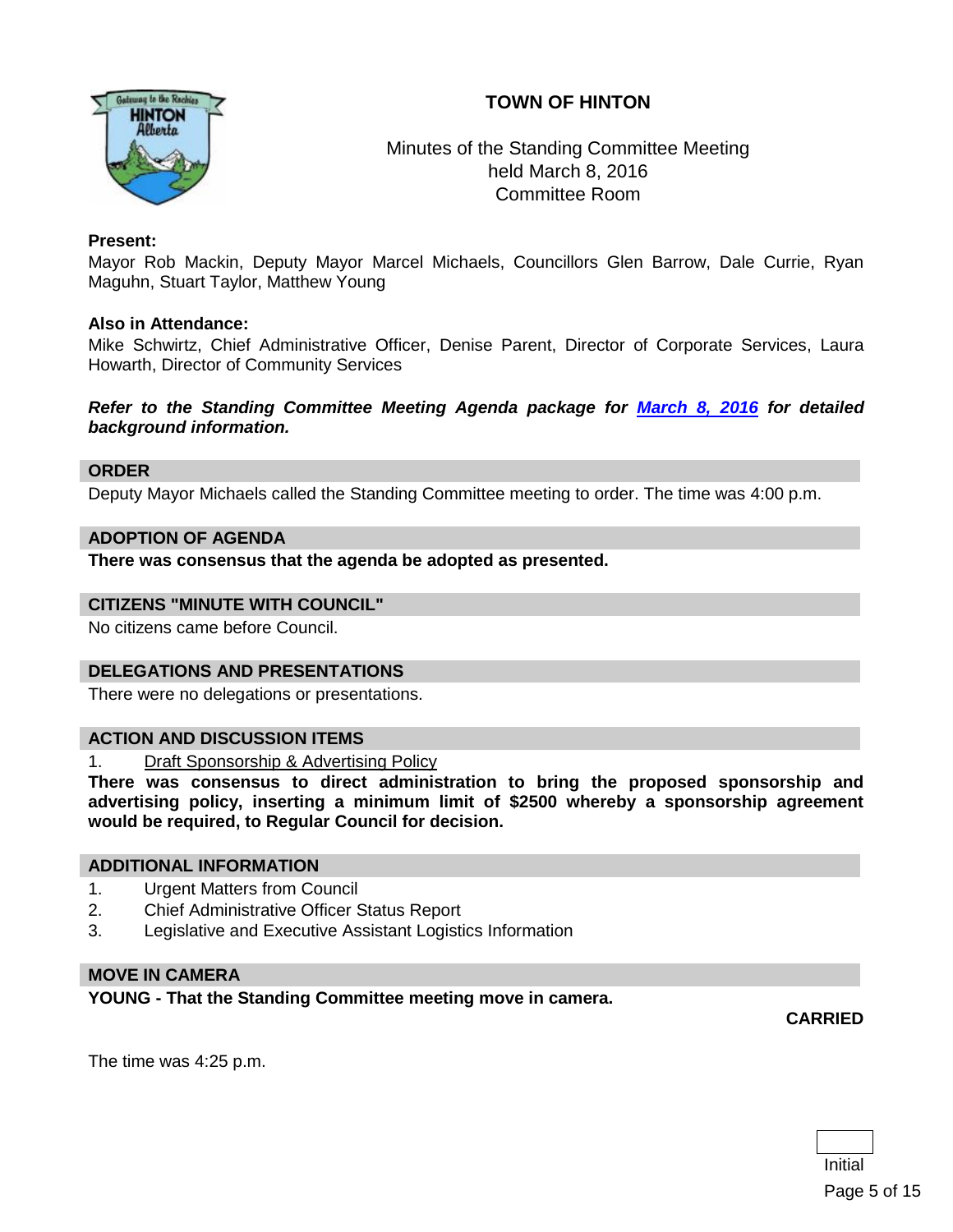Town of Hinton DRAFT Standing Committee Meeting Minutes— \*\* P a g e | **2**

# **BARROW - That Standing Committee meeting revert to regular session.**

**CARRIED**

**CARRIED**

## The time was 5:13 p.m.

## **ADJOURNMENT**

**MAGUHN - That the Standing Committee meeting adjourn.**

The time was 5:15 p.m.

Deputy Mayor

Director of Corporate Services

\_\_\_\_\_\_\_\_\_\_\_\_\_\_\_\_\_\_\_\_\_\_\_\_\_\_\_\_\_\_\_\_\_\_

\_\_\_\_\_\_\_\_\_\_\_\_\_\_\_\_\_\_\_\_\_\_\_\_\_\_\_\_\_\_\_\_\_\_

Initial Page 6 of 15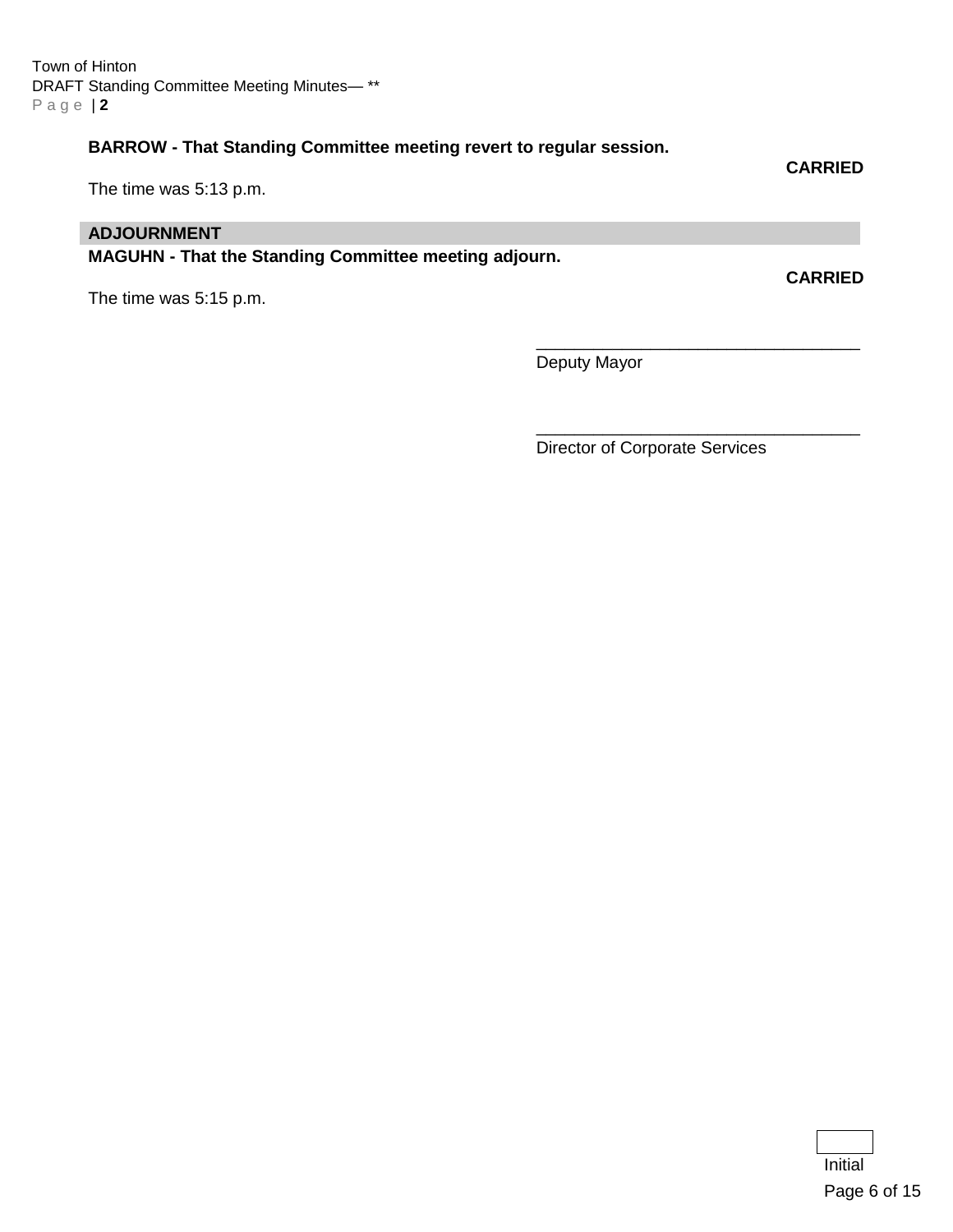

# **TOWN OF HINTON REQUEST FOR DECISION**

**DATE:** March 10, 2016

**TO: REGULAR MEETING OF COUNCIL OF MARCH 15, 2016**

**FROM:** Denise Parent, Director of Corporate Services and Laura Howarth, Director of Community Services

**APPROVED BY:** Mike Schwirtz, Chief Administrative Officer

**RE: Policy #104 – Sponsorship & Advertising**

## **Recommendation:**

*That Council approve the Sponsorship & Advertising Policy #104 as presented.*

## **Concluding Statement**

Adopting a Council approved policy formalizes the conditions for the Town to enter into an agreement with an external party to sponsor or advertise all, or a part, of a Town facility, service, program or event.

## **Conformance of recommendation to existing laws and Hinton Council plans**

| <b>Conforms with:</b>                              | Yes/No/<br><b>Partial</b> | <b>Comments</b>                                                                                                                 |
|----------------------------------------------------|---------------------------|---------------------------------------------------------------------------------------------------------------------------------|
| <b>Municipal and Provincial</b><br>Laws            | Yes                       | It is good practice to have a policy in place that clearly<br>specifies the parameters around Sponsorship<br>-&<br>Advertising. |
| <b>Community Sustainability</b><br><b>Plan</b>     | N/A                       |                                                                                                                                 |
| <b>Council's Strategic Plan</b>                    | N/A                       |                                                                                                                                 |
| Long Term Capital Plan or<br><b>Adopted budget</b> | Yes                       | There is potential revenue from sponsorship & advertising.                                                                      |

## **Background / Introduction**

The Town does not have an overarching corporate guiding document to assist in engaging sponsors and advertisers. Some of the considerations for the policy are:

\* The Town welcomes and encourages sponsorships and advertising undertaken to assist in the delivery of its many programs and services, including the required infrastructure to do so; and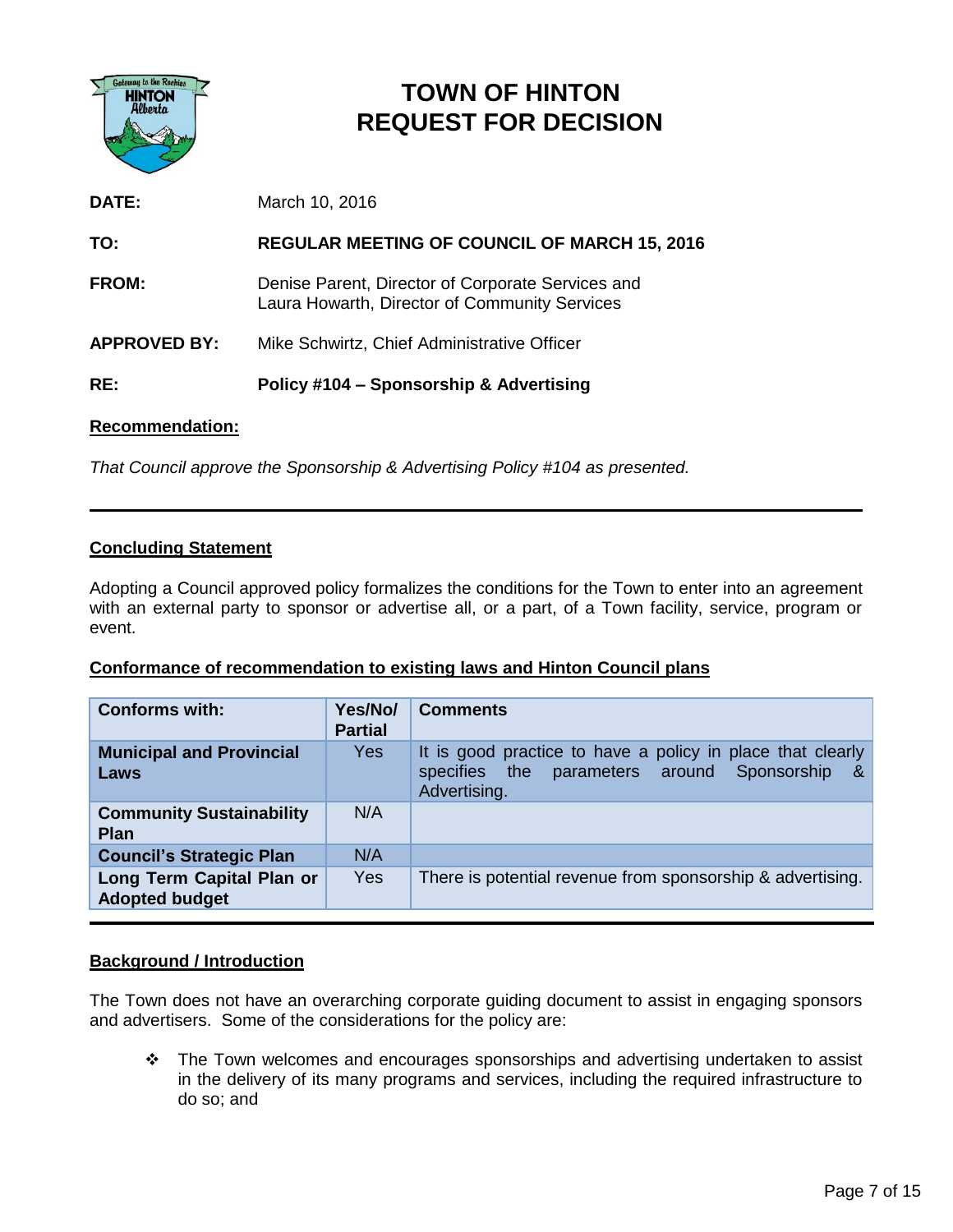\* The Town wants to continue to seek, accept and/or create opportunities for sponsors and advertisers to support its many facets.

#### **Administration Comments on Situation / Options**

This policy is the result of researching / reviewing policies and guidelines from twelve other municipalities. It has been reviewed by various Town staff and incorporates the recommendations of Executive Committee and Legal Counsel.

The proposed policy **DOES NOT**:

- $\checkmark$  Apply to donations;
- $\checkmark$  Address conditions whereby the Town is the sponsor or advertiser; and does not
- $\checkmark$  Supersede related documents noted (current and future).

#### The proposed policy **DOES**:

- $\checkmark$  Ensure agreements align with the Town's vision and mission;
- $\checkmark$  Balance the benefit to the Town, the community and the sponsor/advertiser;
- $\checkmark$  Apply to:
	- financial or in-kind contributions,
	- selling or leasing of advertising space,
	- sponsorships establishing a mutually beneficial business arrangement; and
- $\checkmark$  Outline:
	- how decisions will be made,
	- what limitations the agreements are subject to and
	- standards, solicitation, authorities, reporting, appeal processes.

#### **Options**

- 1. Approve Policy #104 Sponsorship & Advertising Policy.
- 2. Recommend changes to the Sponsorship & Advertising Policy.
- 3. Return to Administration for further review.

#### **Administration's Recommendation**

The municipality delivers programs and services that contribute to a vibrant, strong and diverse community. Collaborating with individuals, organizations and businesses through sponsorship and advertising opportunities is mutually beneficial and encourages engagement in community life. Administration proposes Option #1 above.

## **CAO Comments**

This policy provides the structure necessary to help ensure that sponsorships and advertising opportunities are dealt with in an effective and consistent manner. Administration has included the changes directed by Council at the Standing Committee of March 8, 2016.

## **Attachment**

1. Sponsorship & Advertising Policy #104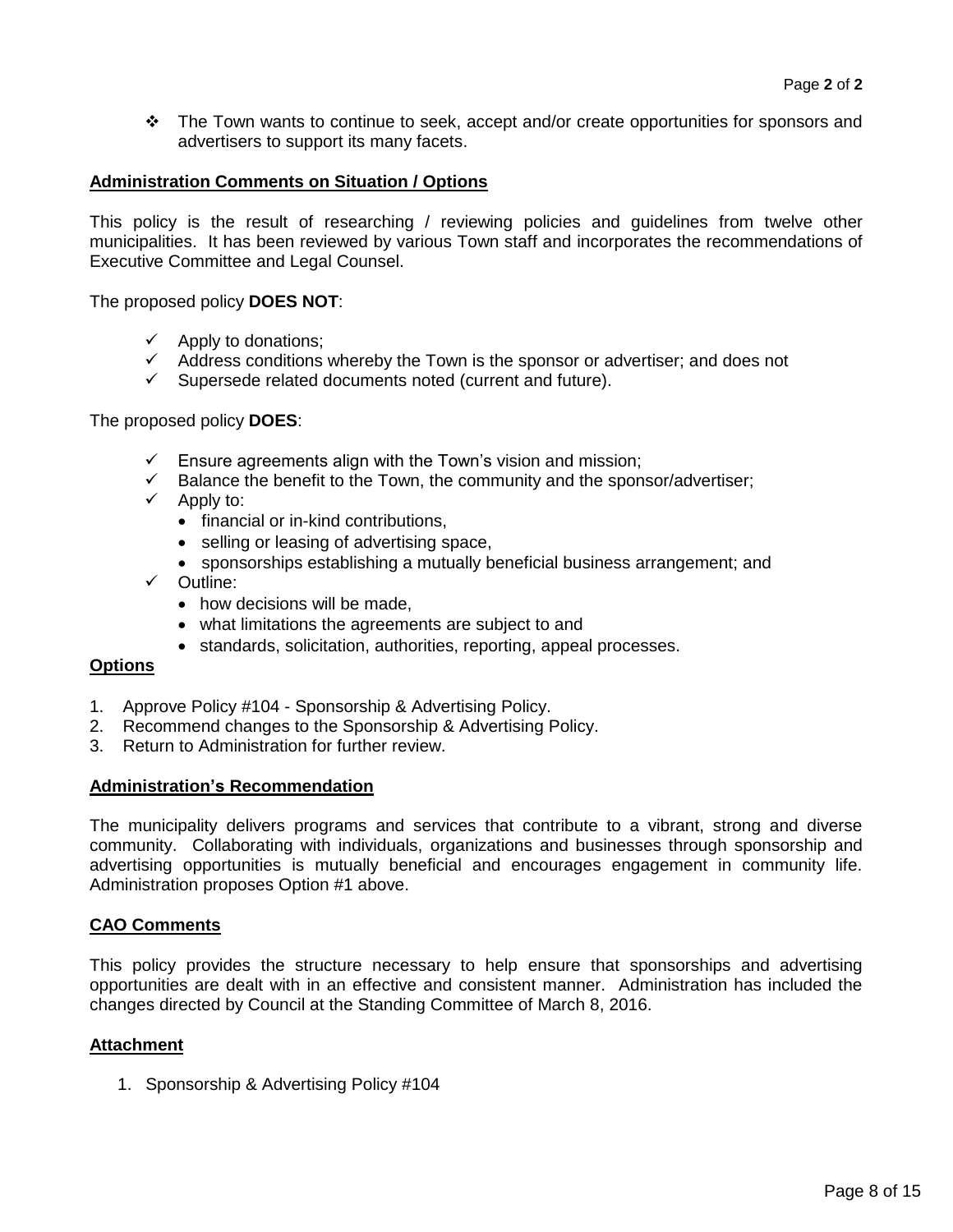

# **TOWN OF HINTON**

| <b>POLICY TITLE:</b>                    | Sponsorship & Advertising Policy |  |
|-----------------------------------------|----------------------------------|--|
| <b>POLICY #:</b>                        | 104                              |  |
| <b>EFFECTIVE DATE:</b>                  |                                  |  |
| <b>ADOPTED BY</b><br><b>COUNCIL ON:</b> |                                  |  |

#### **1.0 POLICY STATEMENT**

1.1 The Town of Hinton (Town) welcomes and encourages sponsorships and advertising undertaken to assist in the provision of its programs, services and facilities. Sponsorship and advertising initiatives will be consistent with the Town's vision and mission, as identified in the Municipal Strategic Plan, and not compromise or contradict any legislation, bylaw or policy, or reflect negatively on the Town's public image. All agreements shall be established in a manner that results in a successful balance of benefit to the Town, the community, and the sponsor / advertiser.

#### **2.0 PURPOSE**

2.1 This policy formalizes the conditions for the Town to enter into an agreement with an external party to sponsor or advertise all, or part, of a Town facility, service, program or event. It applies to all arm's length contracted relationships between the Town and businesses, organizations and individuals that contribute either financially or in-kind in return for recognition, public acknowledgement or other promotional considerations.

#### **3.0 DEFINITIONS**

- 3.1 **Advertising Sales** The selling or leasing of advertising space on corporate materials (printed and electronic), and signage on Town owned properties; whereby the advertiser is not entitled to any additional benefits beyond access to the space purchased. Advertising is a straightforward purchase of space based on pre-established rates and a defined time period.
- 3.2 **Asset** This is a physical or non-physical Town-owned element that has value to sponsors in order to achieve their business objectives. Examples of some assets are: playgrounds, buildings, programs, events, advertisement placements and services.
- 3.3 **Donation(s)** A cash and/or in-kind contribution made to the Town with no reciprocal commercial benefit expected or required from the Town. Donations do not involve a business relationship and are distinct from sponsorship and/or advertising initiatives.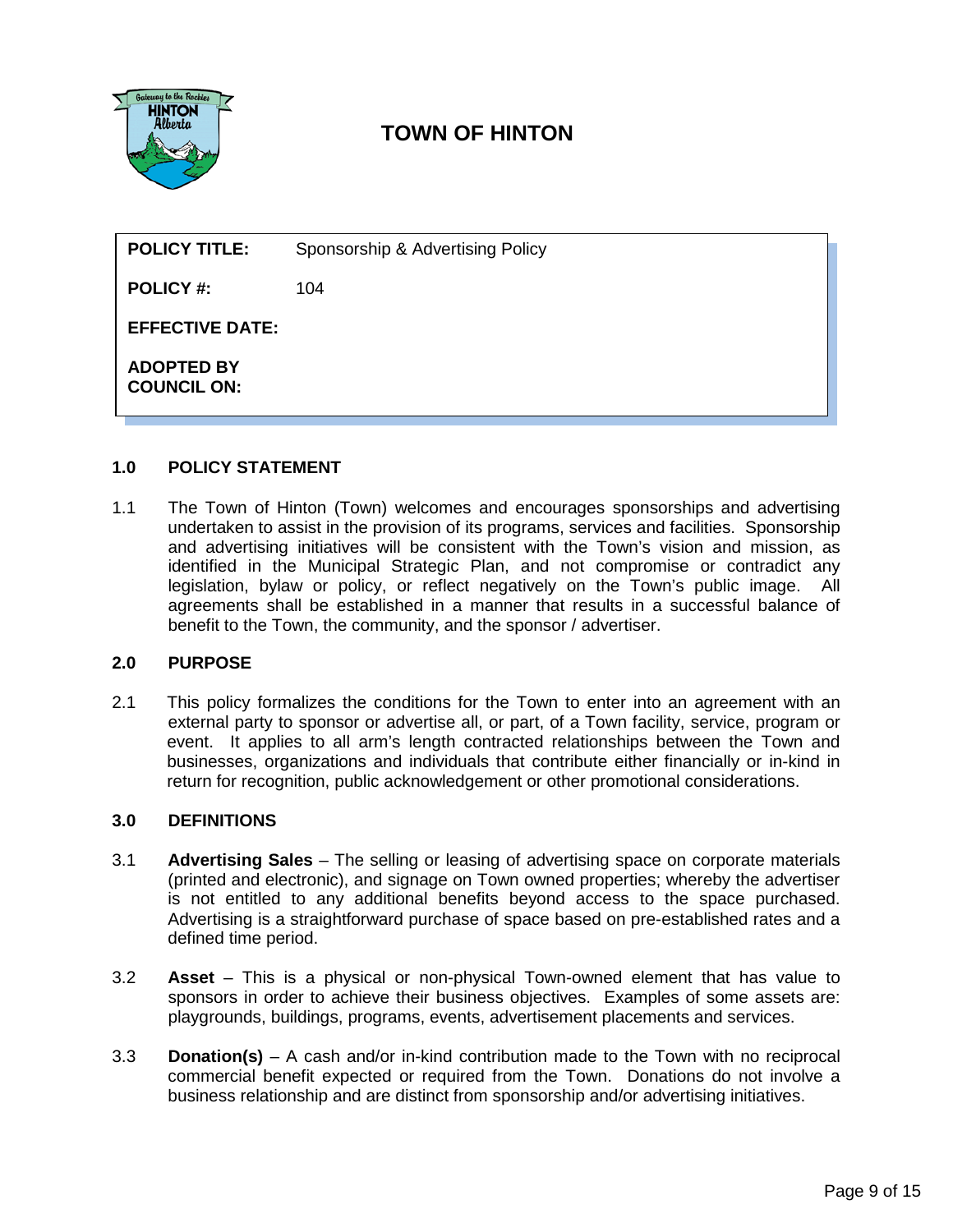- 3.4 **External party** An organization, company, or individual who is interested in providing cash, and/or in-kind goods and/or services to the Town in return for access to the commercial marketing potential associated with a Town facility, program, service or event.
- 3.5 **In-Kind** A contribution sponsorship received in the form of goods and/or services rather than cash.
- 3.6 **Naming or Renaming Rights** An exclusive right of third-party sponsorship to name an asset or venue for a fixed or indefinite period of time in exchange for cash and/or other considerations under a long-term agreement.
- 3.7 **Request for Sponsorship Proposal** This is an open and competitive process for corporations and organizations to express their interest in a sponsorship opportunity with the Town.
- 3.8 **Sponsorship** A mutually beneficial business arrangement between the Town and an external party. An agreement is made for the external party to provide cash and/or inkind goods and/or services to the Town in return for access to the commercial marketing potential associated with a Town facility, program service or event.

This does not include donations and gifts to the Town where no business relationship or association is contemplated or is required and where no reciprocal consideration is being sought.

- 3.9 **Sponsorship recognition** Refers to the agreed upon terms of publicity and/or promotion that reflects the sponsorship impact.
- 3.10 **Third Party** this is an organization running a program and/or event in a Town-owned facility with a partnership agreement with the Town.
- 3.11 **Town** Refers to the Town of Hinton

## **4.0 GENERAL REQUIREMENTS**

The following conditions apply when establishing sponsorship and advertising relationships:

#### **4.1 Decision Making**

Subject to the limits set out in Section 5.2 of this Policy:

- a) All agreements shall be consistent with the mandate, policies and objectives of the Town.
- b) The sponsorship and/or advertising opportunity shall be appropriate to the identified target audience.
- c) Sponsorships shall enhance the development, delivery, awareness or continuance of one or more Town facilities, programs, services, and/or events or provide for the delivery of programs, services, or events by a third party.
- d) Agreements shall benefit the Town, the community and the sponsor / advertiser.
- e) Agreements shall not in any way invoke the future considerations, influence, or be perceived to influence the day-to-day business of the Town.
- f) Advertising devices and sponsorship recognition shall maintain a clear message of the Town's role and shall not impact the quality and integrity of the Town's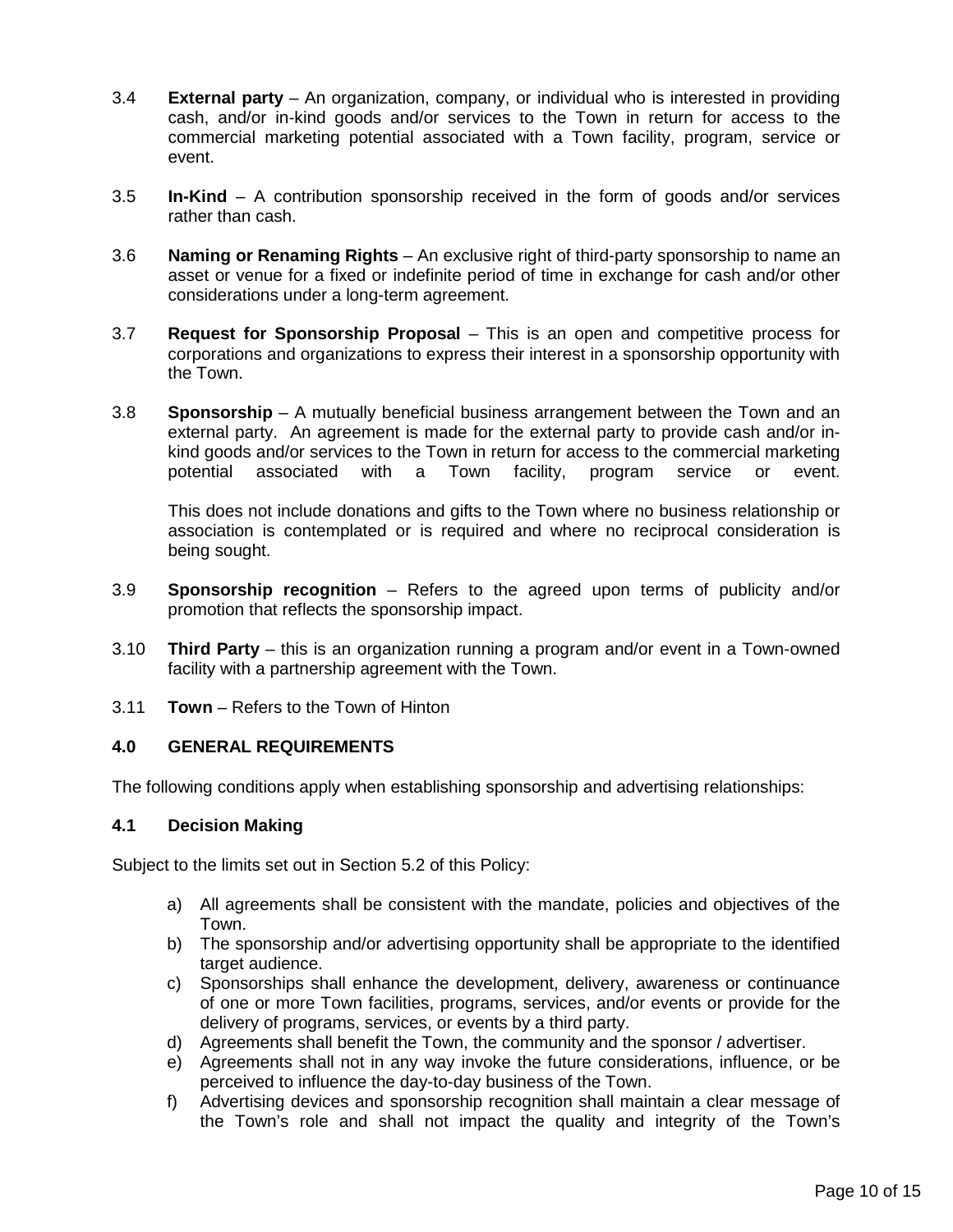properties, buildings, recreational experiences and provide no added risk to safety. This will be determined by the Town.

- g) All agreements shall comply with federal and provincial acts, statutes and regulations and municipal bylaws and shall not interfere with existing contractual obligations of the Town.
- h) In the event an advertisement is not approved by the Town, the Town shall provide notice in writing to the party which submitted the advertisement with reasons for the rejection.

## **4.2 Operational**

- a) The Town will maintain control over the planning and delivery of all agreements and activities either directly or through a third party company.
- b) The term of all agreements shall not exceed five years unless authorized by the Chief Administrative Officer. Agreements will not exceed the program or service cycle, the event duration or the life of the asset in question.
- c) Town employees or anyone with permission to act on behalf of the town shall not receive any product, service, or asset for personal use or gain as a result of an agreement.
- d) Agreements neither act as the Town's endorsement of any one product or service over another, nor of the party's products, services or point of view.
- e) Funds shall be allocated solely to the budget of the appropriate facility, program, project or special event.

#### **5.0 STANDARDS**

- 5.1 The Town considers sponsorship and advertising proposals based on the guidelines contained in this policy but is not obliged to do so. The Town, at its sole discretion, may remove sponsorship and/or advertising that contravenes this policy from its property, at no cost to the Town and the contravening party will be required to indemnify the Town for any costs or damages the Town may incur as a result of their advertising.
- 5.2 All Advertisers are responsible for selecting their own graphics company. Advertisers shall follow design requirements identified by the Town.
- 5.3 The Town will consider sponsorship and/or advertisements based on the following guidelines:
	- a) Shall be appropriate for all ages.
	- b) Does not provide, nor imply, Town endorsement of sponsors or advertisers, their messaging or their point of view. The Town reserves the right to explicitly disclaim endorsement of sponsors and/or advertisers in any space.
	- c) Shall clearly indicate on whose behalf the message is being presented by use of a brand name, logo, and/or other forms of identification.
	- d) Advertisers / sponsors whose message contain a website will be reviewed in accordance with the policy standards and will be subject to continued monitoring throughout the term of the contract for compliance.
	- e) All artwork shall be pre-approved by the Town prior to printing.
- 5.4 Notwithstanding the foregoing, sponsorships and/or advertisements shall not be considered or rejected on the basis of content, except to the extent of the following restrictions:
	- a) The advertisement shall not contain any coarse language, graphic or vulgar images, images of violence, or other shocking or disturbing images;
	- b) The advertising shall comply with all federal and provincial laws and regulations, as well as all Town Bylaws;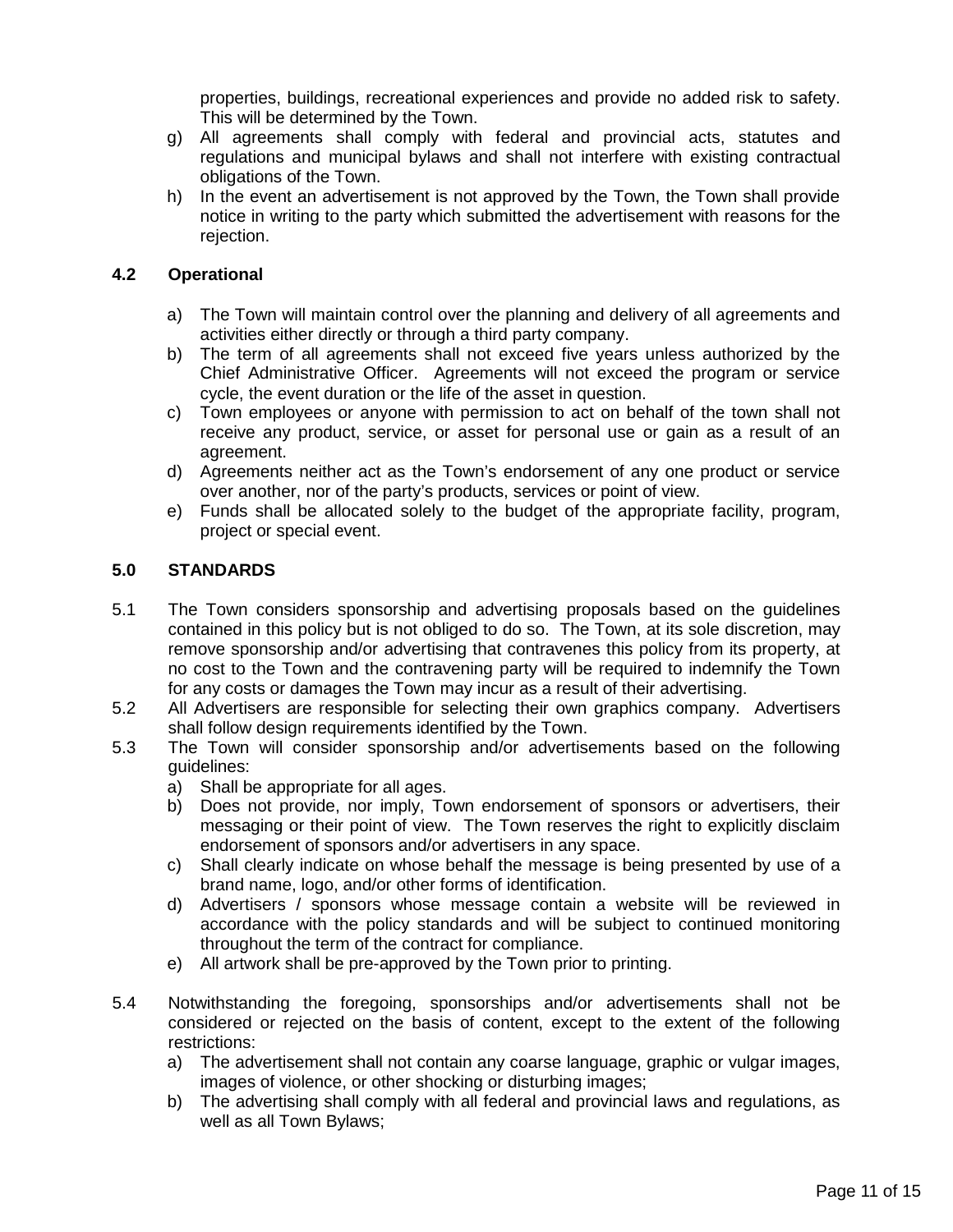- c) Sponsorships and/or advertising will not be accepted from any party that portrays, promotes, or condones the stereotyping of any group or discrimination as defined in the Canadian Human Rights Code; and
- d) The advertisement shall comply with the Canadian Code of Advertising Standards.
- 5.5 In the event an advertisement is not approved by the Town, the Town shall provide notice in writing to the party which submitted the advertisement with reasons for the rejection.

## **6.0 SPONSORSHIP AGREEMENTS**

- 6.1 All agreements over \$2,500 shall be confirmed in writing and all details shall be finalized at the time of signing by authorized representatives of both the Town and the sponsor.
- 6.2 All agreements shall be reviewed by the Town's legal representative to ensure protection from risk and compliance to legislation.
- 6.3 All agreements shall outline the following:
	- a) The sponsor's contribution and the assessed value of the contribution.
	- b) The obligations of both the sponsor and the Town.<br>c) The duration of the sponsorship.
	- The duration of the sponsorship.
	- d) The dispositions and ownership of any assets resulting from the sponsorship.
	- e) The licensing and use of the Town's and sponsor's name, trade and service marks and other intellectual property, and any costs associated with its' licensing or use.
	- f) A cancellation provision and the remedies available to both parties upon cancellation.
	- g) Details of the exchange of marketing benefits, including both what the Town will receive from the sponsor, and what benefits are to be provided to the sponsor.
	- h) Insurance coverage/indemnification clause.
- 6.4 Acceptance of donations and the offer of naming or renaming rights will be handled on a case by case basis by the Director of Corporate Services and/or executive from the applicable department and shall meet Policy #079 – Naming Development Areas, Parks, Municipal Facilities and Roads.

## **7.0 SOLICITATION**

- 7.1 For Town-identified sponsorship opportunities, the Town will advertise if there is: an estimated value of over \$100,000; the agreement duration is of 5 years or greater, or there is a delivery of service.
	- a) The Town is open to receiving unsolicited sponsorship proposals.
	- b) Unsolicited sponsorship and advertising proposals received by the Town will be evaluated by the manager of the relevant department and the Director of Corporate Services, as per the provisions of this policy.
	- c) The selection of a preferred supplier will be consistent with the Town's Purchasing Policy; therefore there will be no requirement to obtain quotes or undertake a proposal. Staff may initiate opportunities without the requirement to test the market further.
	- d) The Town reserves the right to reject any unsolicited sponsorship proposal that has been offered to the Town.
	- e) The Town, as determined by the Director of Corporate Services, reserves the right to terminate an existing sponsorship or advertising agreement should conditions arise that makes it no longer in the best interests of the Town.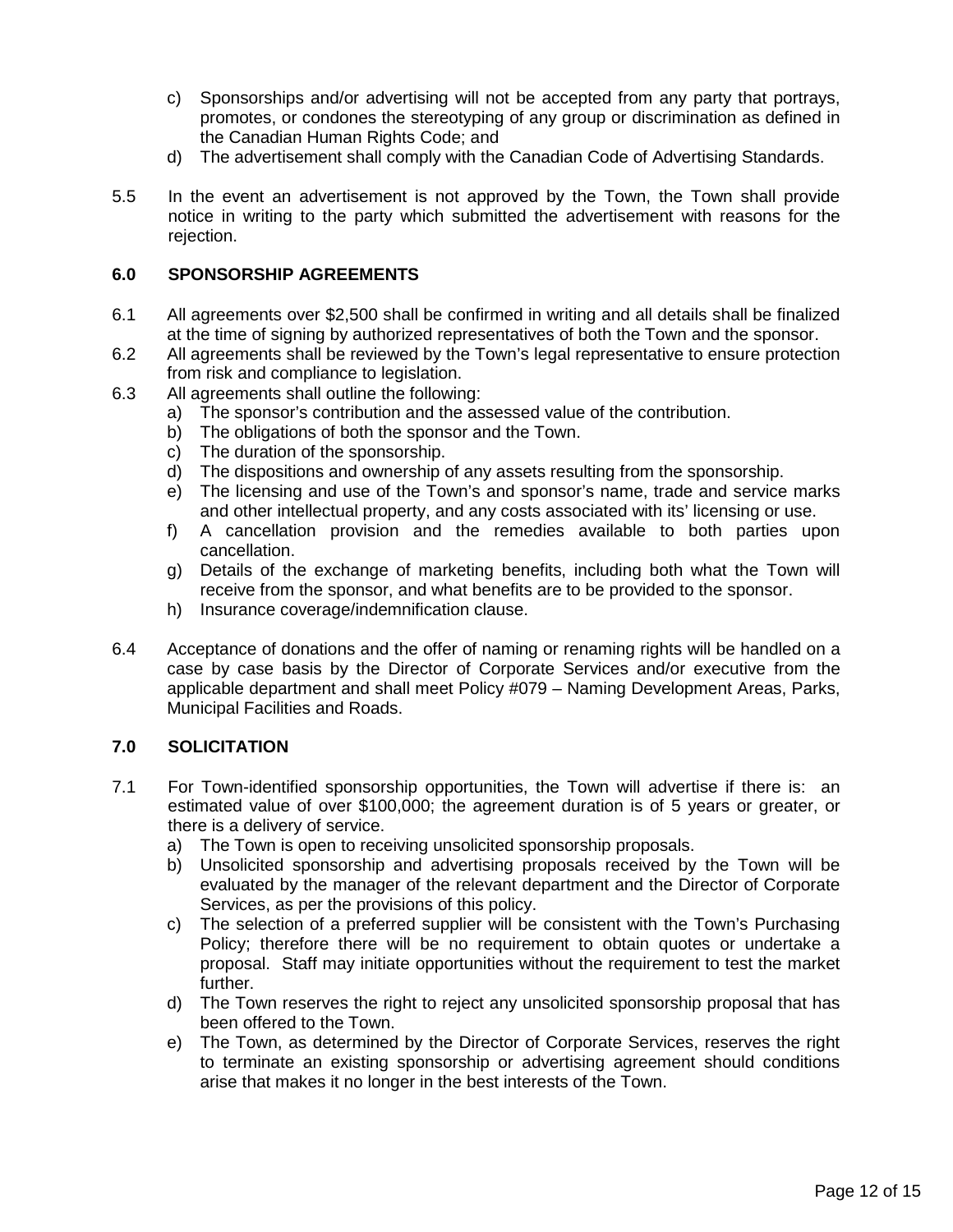- 7.2 Non-competitive arrangements may be considered for the following opportunities when:
	- a) An unlimited number of sponsors are being sought.
	- b) It is a unique, innovative or experimental sponsorship opportunity.
	- c) Only one suitable sponsor may be identified.
	- d) The value of the sponsorship or advertising opportunity is less than \$10,000, or
	- e) The need is justified in a business case, approved by the Chief Administrative Officer.

### **8.0 DELEGATION OF AUTHORITY**

- 8.1 Staff is authorized to enter into agreements that do not exceed the following preauthorized limits. Agreements that exceed these pre-authorized limits will require Council approval.
	- a) Department Heads / Managers are responsible for approving all agreements with a value of less than \$20,000, provided they satisfy all provisions of this Policy.
	- b) Directors are responsible for approving all agreements with a value of \$20,000 to less than \$50,000, provided they satisfy all provisions of this Policy.
	- c) The Chief Administrative Officer for the Town is responsible for approval of all agreements for amounts between \$50,000 and \$200,000, provided they satisfy all provisions of this Policy.
	- d) Town Council approval is required for any contract exceeding \$200,000 in cash or if the contract does not satisfy the provisions of this Policy.

### **9.0 AGREEMENTS**

9.1 Departments are responsible for soliciting, negotiating, preparing and administering their own agreements, including contract management. Staff approving sponsorship proposals shall ensure that all relevant bylaws and policies are adhered to, appropriate consultation, and approval authorities and permits have been obtained. All documents shall be signed by the signing authority for the Town.

#### **10.0 REPORTING**

10.1 Departments entering into agreements pursuant to this Policy are required to report each agreement to the Director of Corporate Services who will provide a year-end report to Council.

## **11.0 APPEALS**

- 11.1 Any party which receives such a notice of rejection may either resubmit a new or amended advertisement, or may appeal the rejection by providing a written notice of appeal to the Town's Chief Administrative Officer within 15 days of receiving the notice of the rejection.
- 11.2 A notice of appeal shall include a copy of the proposed advertisement, a copy of the rejection notice, and written reasons as to why the appellant believes the advertisement is proper, complies with the conditions set out herein and shall be accepted by the Town.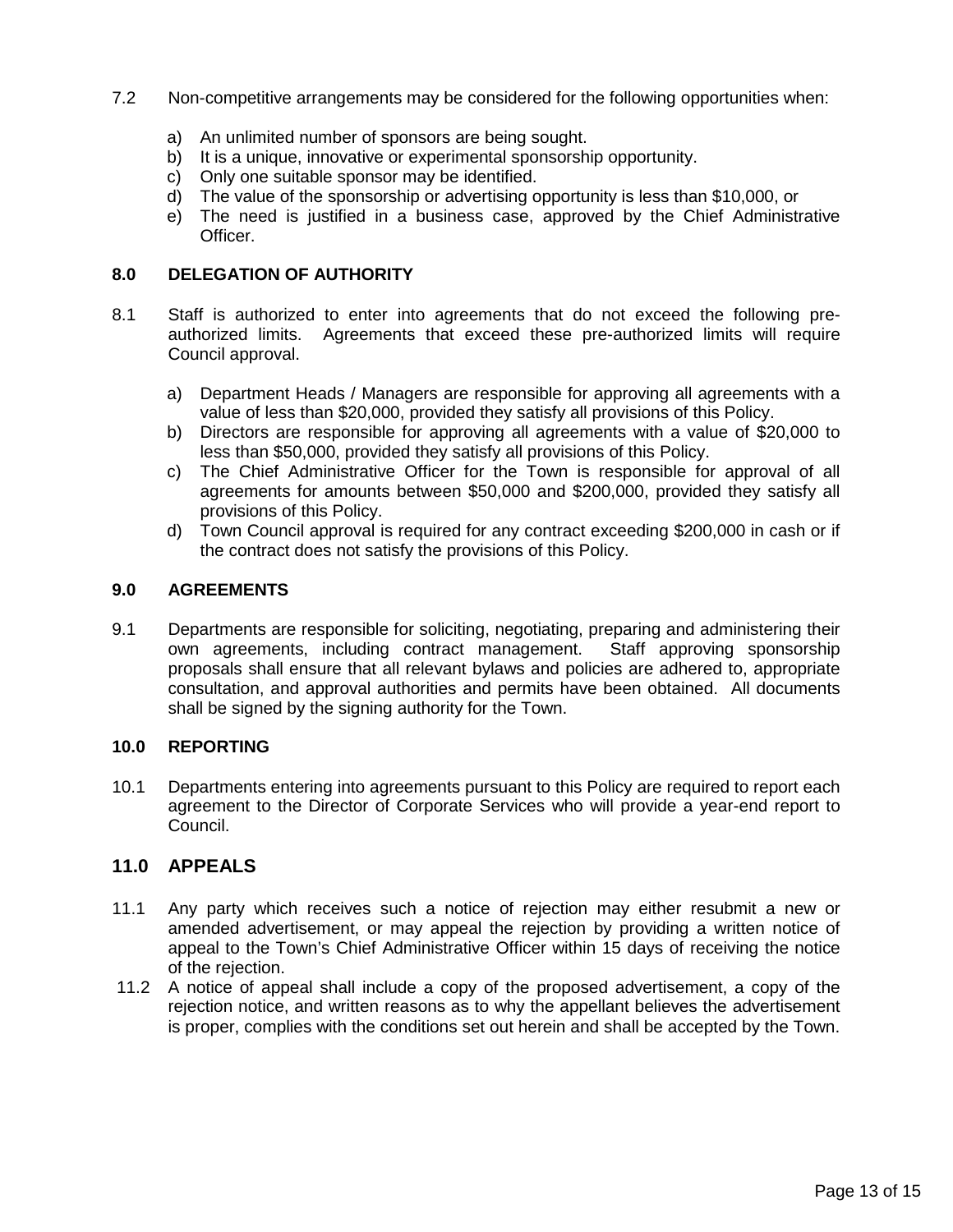11.3 The Chief Administrative Officer shall consider the appeal materials including any submissions from the appellant, as well as any other relevant considerations. The Chief Administrative Officer shall respond to the appeal in writing within 15 days of receiving the notice of appeal, either upholding the rejection or allowing the advertisement, with or without conditions. The decision of the Chief Administrative Officer is final and not subject to appeal.

### **12.0 RELATED DOCUMENTS**

- a) Naming Development Areas, Parks, Municipal Facilities and Roads
- b) Purchasing Policy
- c) Canadian Code of Advertising Standards
- d) Land Use Bylaw